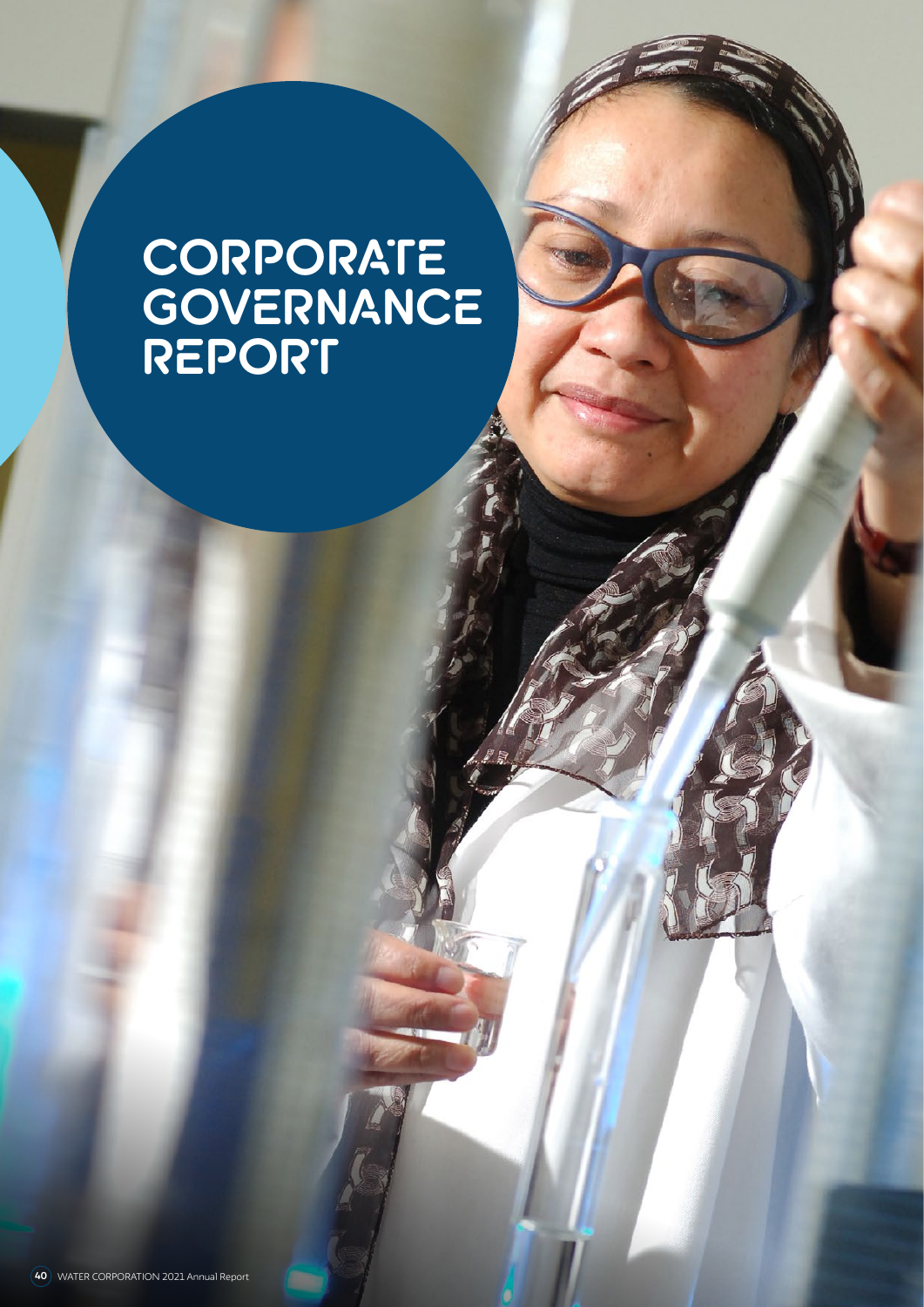# **Corporate governance report**

**Our approach to corporate governance is based on a set of values and behaviours that underpin our culture and business practices. This approach includes a commitment to robust governance standards that is fundamental to the sustainability of our operations and our performance.**

This section includes a description of our main corporate governance practices, which form a framework to ensure we act with integrity, high standards of corporate behaviour and in the best interests of our customers, community and owner.

# **The Board of Directors**

The structure of the Board is subject to the following parameters:

- The Board must comprise at least six and not more than seven Directors (the Chief Executive Officer is the only Executive Director).
- The Directors are appointed for terms of up to three years and are eligible for reappointment.
- The Board should comprise Directors with a broad range of skills and experience.
- Board meetings are generally held once a month at our head office in Leederville.

# **Appointment of Directors**

The Western Australian Governor appoints non-executive Directors on the nomination of the Minister for Water. This is after consultation with, or on the recommendation of, the Board.

Appointments are typically staggered to ensure one third of the Directors retire each year. Their duties are not full time.

Chief Executive Officer appointments are made by the Board, subject to the Minister's agreement. The Board can appoint a person to act in place of the Chief Executive Officer during a vacancy in that office.

# **Changes to the Board**

Dr Jemma Green ceased as a Director on 31 December 2020.

Mrs Nicole Lockwood ceased as a Director on 31 December 2020.

Mr David Lock was reappointed as Deputy Chair for a term expiring on 31 December 2021.

Mr Ross Love was appointed as Chair for a term expiring on 31 December 2022.

Dr Carla Boehl was appointed Director for a term expiring on 31 December 2023.

Ms Helen Creed was appointed Director for a term expiring on 19 April 2024.

#### **Board committees**

Committees of the Board that operated during the year ended 30 June 2021 were:

- Audit and Risk
- People and Safety.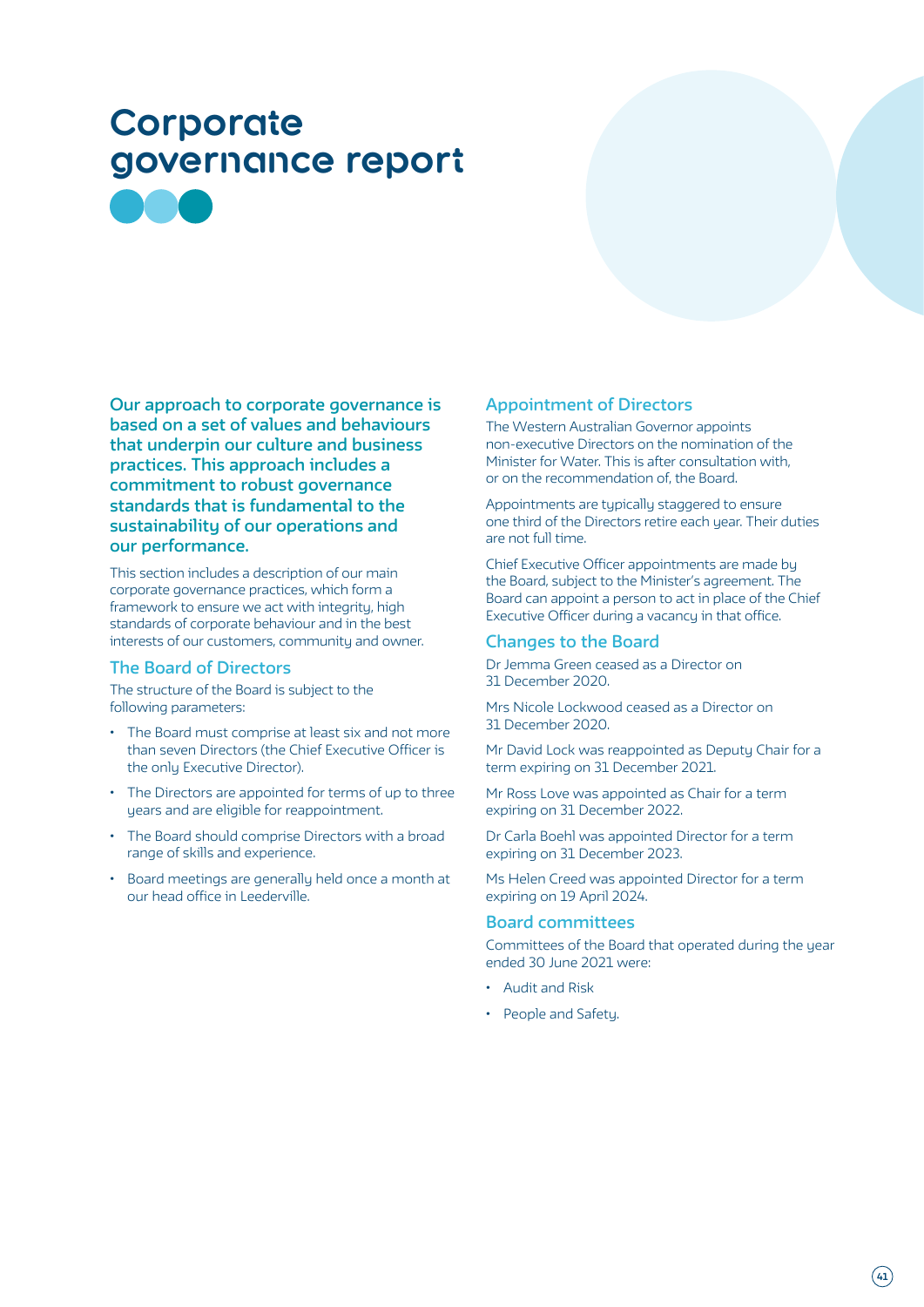# **Audit and Risk Committee**

The Audit and Risk Committee was chaired by Mr David Lock and included Directors Dr Jemma Green (until 31 December 2020), Mr Ross Holt and Dr Carla Boehl (from 15 February 2021). Each member has substantial corporate and/or financial experience in private enterprise and the necessary skills to undertake the committee's responsibilities.

The Audit and Risk Committee invited management, auditors or others to attend meetings and provide information, as necessary. External attendees at various meetings during the year included staff of the Office of the Auditor General (OAG) and the external auditors appointed by the OAG to undertake our annual audit, which is presently KPMG.

The Audit and Risk Committee assists the Board with its oversight of the financial reporting process, the system of internal control, risk management, the audit process, and our process for monitoring compliance with applicable laws and regulations.

The committee oversees the internal audit function and liaises with the external auditor.

# **People and Safety Committee**

The People and Safety Committee was chaired by Mrs Nicole Lockwood (until 31 December 2020), and included Directors Mrs Gningala Yarran-Mark (Chair from 1 January 2021), Mr Ross Love (from 15 February 2021) and Ms Helen Creed (from 26 May 2021). Each member has extensive experience in large organisations at a senior level and brings the skills necessary for the committee to undertake its role.

The committee supports and assists the Board to ensure, review and oversee organisational health and safety matters, people, culture, remuneration and benefit arrangements. It does this in line with the strategic aims of the business while complying with regulatory requirements and satisfying the requirements of our owner.

#### **Directors' meetings**

The number of Board meetings and committees of the Board held, and the number of meetings attended by each Director during the 12 months ending 30 June 2021, are shown in the table below.

|                                          |                 | <b>Board</b>                 | <b>Audit and Risk</b> |                              | <b>People and Safety</b> |                              |
|------------------------------------------|-----------------|------------------------------|-----------------------|------------------------------|--------------------------|------------------------------|
| Number of meetings held                  |                 |                              |                       |                              |                          |                              |
|                                          | <b>Attended</b> | <b>Eligible</b><br>to attend | <b>Attended</b>       | <b>Eligible to</b><br>attend | <b>Attended</b>          | <b>Eligible to</b><br>attend |
| Mr Ross Love <sup>1</sup>                | 8               | 8                            | $\Omega$              | Ω                            |                          | 2                            |
| Mr David Lock                            | 11              | 11                           | 4                     | 4                            | Ω                        | O                            |
| Mrs Nicole Lockwood <sup>2</sup>         | 6               | 6                            | ∩                     | Ω                            | $\mathcal{P}$            | $\overline{2}$               |
| Mr Ross Holt                             | 11              | 11                           | 4                     | 4                            | Ω                        | ∩                            |
| Dr Jemma Green <sup>3</sup>              | 5               | 5                            | $\overline{2}$        | $\overline{\phantom{a}}$     | Ω                        | $\Omega$                     |
| Mrs Gningala Yarran-Mark                 | 10              | 11                           | Ω                     | Ω                            | 4                        | 4                            |
| Dr Carla Boehl <sup>4</sup>              | 6               | 6                            |                       | $\overline{\phantom{a}}$     | Ω                        | $\Omega$                     |
| Ms Helen Creed <sup>5</sup>              | 3               | 3                            | Ω                     | Ω                            | ∩                        | ∩                            |
| Mr Pat Donovan (Chief Executive Officer) | 11              | 11                           | 4                     | 4                            | 4                        | 4                            |

1 Mr Ross Love was appointed as Chair on 22 September 2020

2 Mrs Nicole Lockwood ceased as a Director on 31 December 2020

3 Dr Jemma Green ceased as a Director on 31 December 2020

4 Dr Carla Boehl was appointed as a Director on 1 January 2021

5 Ms Helen Creed was appointed as a Director on 7 April 2021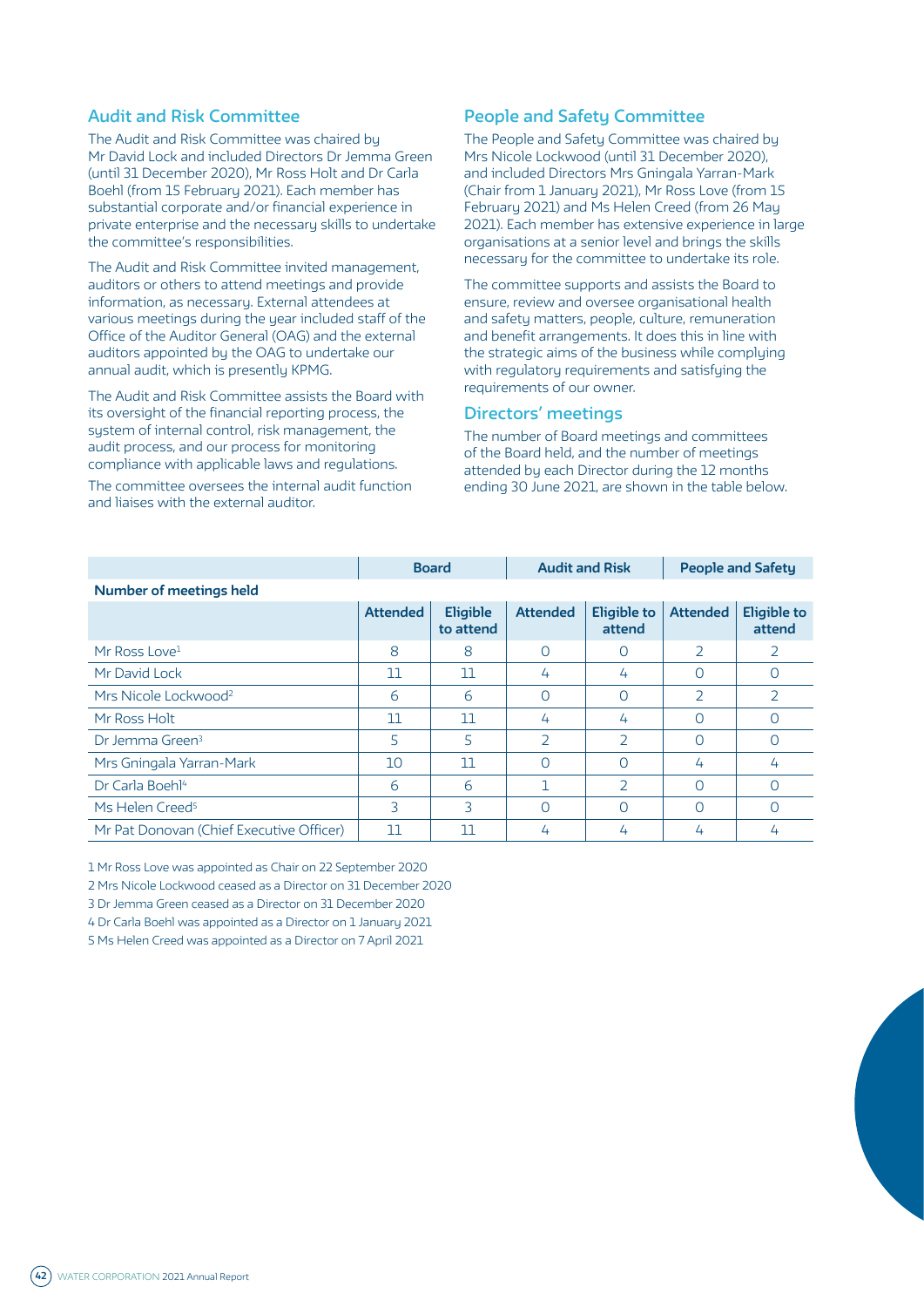# **Accountability and independence**

As prescribed in the *Water Corporations Act 1995*, Directors are to act honestly, exercise due care and diligence, and disclose all material personal interest in matters involving the Corporation that are raised in Board meetings. The Board has complete independence to determine the policies and control the affairs of the business subject to restrictions imposed by the *Water Corporations Act 1995*. Ministerial approval is required for transactions that are above a prescribed amount (currently over \$25 million) that will result in a major initiative, or are likely to be of significant public interest.

#### **Ministerial directions**

Under section 64 (1) of the *Water Corporations Act 1995* the Minister may give directions in writing, generally with respect to the performance of our functions and, subject to section 65, we are to give effect to any such direction. If the Minister gives a direction, it must be tabled in Parliament. During the period under review, no directions were received from the Minister.

# **Directors' and senior executives' remuneration**

For further disclosure of Directors' and senior executives' remuneration, please refer to the remuneration report on page 48.

#### **Governance framework**

The Board has legislative authority, under the *Water Corporations Act 1995*, to perform the functions and determine the policies that control our activities.

The Board is responsible for our overall corporate governance and approves strategic direction and budgets, ensuring legal compliance, ethical behaviour and proper risk management processes are in place and operate effectively. Comprehensive monthly reports are provided to the Board to allow it to monitor performance.

# **Internal control**

The Board, through the Audit and Risk Committee, has oversight of the financial reporting process, the system of internal control, risk management, the audit process, and our process for monitoring compliance with applicable laws and regulations. These responsibilities assist in maintaining an effective internal control structure.

It consists, in part, of organisational arrangements with clearly defined lines of responsibility and delegation of authority, and comprehensive systems and control procedures. Management has the responsibility for establishing and maintaining the sustem of internal control that supports the achievement of our business objectives.

This system of internal control is designed to manage and mitigate rather than eliminate the risks of failure to achieve business objectives. It can only provide reasonable and not absolute assurance of the effectiveness of the system of internal control implemented by management. An important element of the control environment is an ongoing internal audit program, delivered by Management Review and Audit.

# **Management Review and Audit**

Our internal audit function is managed by the Risk and Assurance Business Unit's Management Review and Audit section, which has the authority to examine any matters referred to it by the Audit and Risk Committee, the Board of Directors or the Chief Executive Officer. The internal audit function supports the Audit and Risk Committee and senior executives by independently and objectively reviewing the adequacy, efficiency and effectiveness of the internal control and governance system with the Corporation.

# **External auditors**

In accordance with the *Water Corporations Act 1995*, Water Corporation must have the financial report for a financial year audited by the Auditor General. The Auditor General has outsourced the audit to KPMG for a three-year term. Total auditor remuneration is shown in note 19 to the financial statements on page 75.

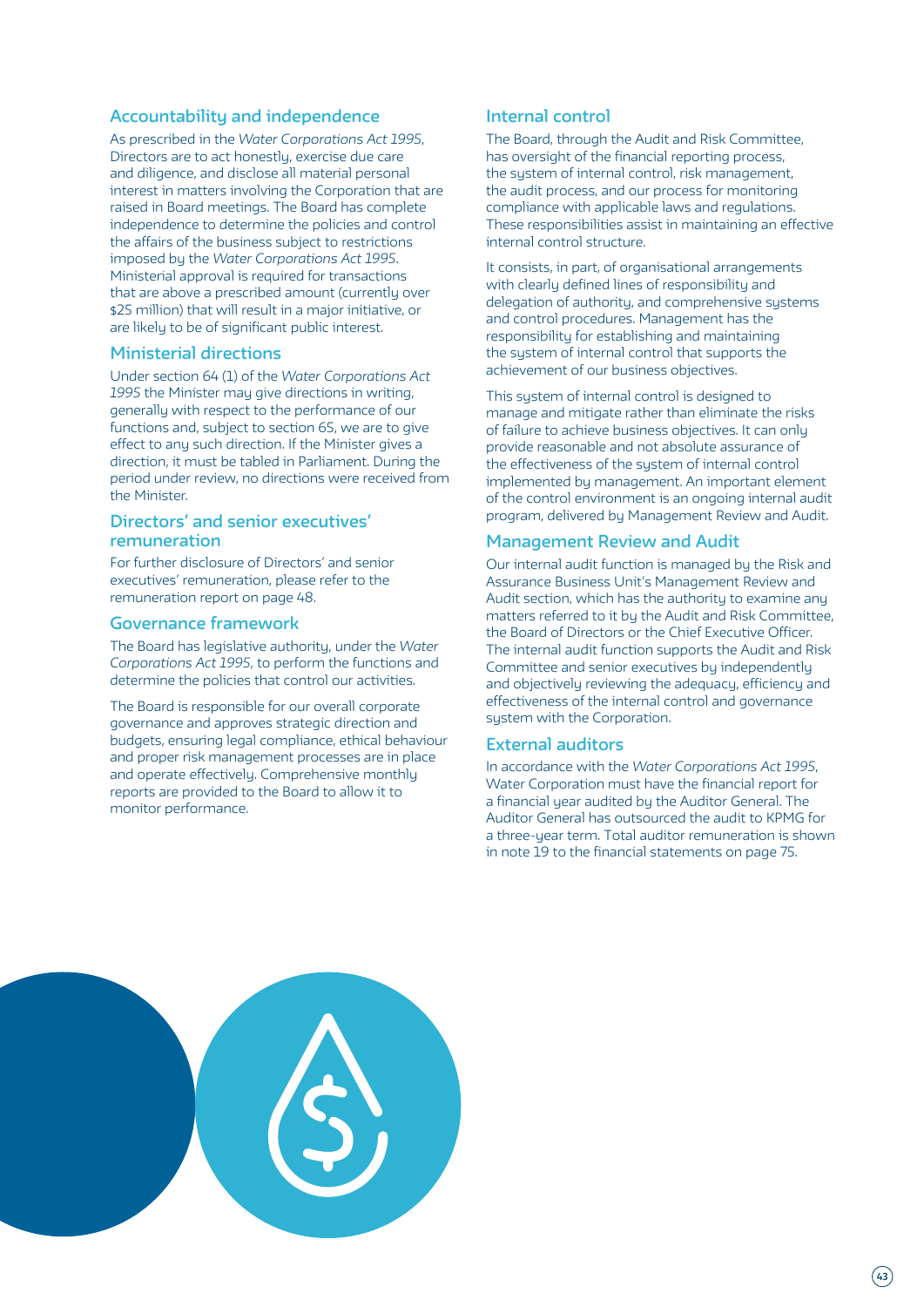#### **Risk management**

Risk management is a key element of our governance framework. We have an established Risk Management Framework that provides a common understanding of risk and a set of processes for managing risk aligned with the International Standard on Risk Management ISO 31000:2018. The framework ensures a formalised, structured and corporation-wide approach to the identification, evaluation and control of risks, which have the potential to threaten the achievement of our corporate objectives and our ability to provide services.

All managers are responsible for the identification and management of risks that will impact on their business processes and subsequent objectives. The management of risk within the business is embedded at all levels, with appropriate support and systems in place to ensure risks are managed to an acceptable level.

A comprehensive commercial insurance program is maintained covering insurable risks, which may have a significant impact on our assets, construction activities and legal liability.

# **Performance monitoring and reporting**

We provide written quarterly reports and this Annual Report to the Minister for Water detailing our performance and progress made in fulfilling the Statement of Corporate Intent. A written annual report on compliance with the Water Services Licence was also provided to the Economic Regulation Authority. In addition, the Board and Corporate Executive received monthly performance reports covering a diverse range of financial and non-financial matters.

#### **Ethical standards**

We require all Directors, employees and contractors to exercise high standards of ethical behaviour in carrying out their duties.

Our Code of Conduct is available on both the Corporation's external and internal websites. A report on compliance is forwarded to the Public Sector Commission.

The Board Charter, available on our website, sets out the roles and responsibilities of the Board and management. Under the guidance of the Audit and Risk Committee, the charter was drafted using the *Water Corporations Act 1995*, Australian Standards and other corporate governance resources.

#### **Managing financial exposures**

We have a central Treasury function to manage financial exposures in accordance with our Treasury Risk Management Policy. Regular reporting ensures the Board can monitor financial risk management.

#### **Information security management system**

We maintain an enterprise information security management framework that is based on the Australian Standard for Information Technology – Security techniques - Information security management systems AS/NZS ISO/IEC 27001:2013.

# *State Records Act 2000*

In accordance with Section 61 of the *State Records Act 2000* and the State Records Commission Standards (Standard 2 – Principle 6), we have an approved Recordkeeping Plan. In accordance with s.28 (5) of the Act, an updated plan was submitted to the Minister and endorsed in September 2014. The plan describes how records are created, maintained, managed and disposed of in accordance with our standards and principles. We regularly conduct audits of recordkeeping practices and system use by our staff and alliance partners. Regular in-house records and document management training is conducted and feedback and evaluation is sought from all attendees. The course is also available online for regional officers.

We have an online induction process for all new staff, which includes information on employee roles and responsibilities and how they comply with the approved Recordkeeping Plan. It also includes 'Information on Record Keeping and Information Management Compliance for Water Corporation' and 'Information Security Awareness'.

Information management, including records management, is acknowledged as critical to the effectiveness and success of the business and we are committed to continuously improving its management.

# **Public Interest Disclosure Statement**

The *Public Interest Disclosures Act 2003* was enacted to protect the privacy and confidentiality of both the individual making a public interest disclosure and the subject of that disclosure. Public interest disclosure officers have been appointed. Internal procedures relating to our obligations under the Act have been implemented in accordance with the guidelines provided by the Public Sector Commission. There were two public interest disclosures in the period under review. These disclosures are still being investigated.

#### **Conflicts of interest**

Water Corporation established procedures to identify, prevent, or resolve conflicts of interest, which are outlined in our procurement standards and Code of Conduct.

All our personnel with duties related to the negotiation of contracts must disclose current or prospective interests to their immediate supervisor. If known, they must also disclose the interests of members of their immediate family.

In such cases, we will assess the appropriateness of the situation and determine if the basis of that interest should be discontinued, if the person should cease the duties involved, or if it is proper and ethical to continue the transaction.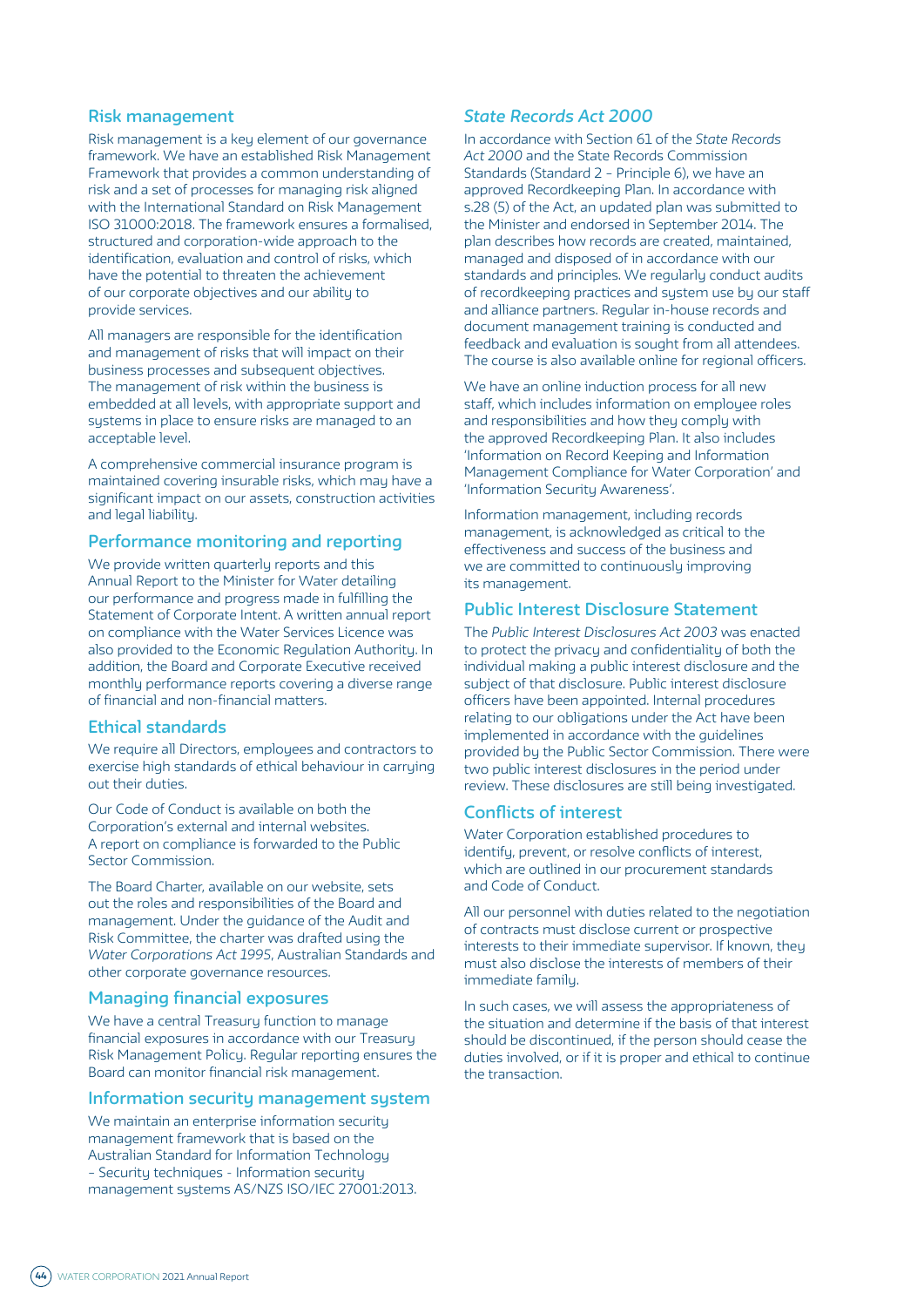# **Competition and Consumer Act Compliance Program**

In accordance with the standards and guidelines recommended by the Australian Competition and Consumer Commission (ACCC), we conduct a Competition and Consumer Act Compliance Program to manage the risk of breaching the Act. To ensure that all employees are aware of their obligations, a state-wide program is conducted that includes mandatory training.

# **Freedom of information**

We met our obligations under the *Freedom of Information Act 1992.*

During 2020-21, we received 64 access applications, of which zero were transferred in full to another agency, 16 were provided full access, 38 were provided edited access, zero were withdrawn, one had access refused and zero had access deferred. Documents were not found or do not exist for five of the applications and two were on hand at the end of the year.

There were 27 internal reviews requested. Fees and charges totalling \$1,890 were received for processing these applications, with 31.7 days being the average processing time.

Under Section 96 of *the Freedom of Information Act 1992*, we are required to produce an information statement. Its purpose is to provide a description of our procedures to give members of the public access to our documents, as well as the types of documents we hold. This statement can be found at watercorporation.com.au

# **Advertising codes**

We comply with the Communications Council's Code of Ethics. In addition, our advertising agencies have full compliance policies with the ACCC. There were no breaches or complaints recorded in the reporting year.

# **Reportable expenditure**

The *Electoral Act 1907* (S. 175 ZE) requires the disclosure of certain categories of expenditure. Details of the organisations contracted and the amounts paid for the financial year are as follows:

| <b>Advertising agency</b> | Amount paid          |
|---------------------------|----------------------|
| 303 MullenLowe            | $$143.377*$          |
| The Brand Agency          | $$1,454,192^{\circ}$ |
|                           |                      |

\* This includes costs associated with Waterwise Schools program campaign and Splash of Colour.

^ This amount includes costs associated with Think Climate Change, Be Waterwise campaign, Covid-19 communications, demand management, Indigenous seasons partnership and Winter Sprinkler Switch-off.

| <b>Media advertising</b> | <b>Amount paid</b> |
|--------------------------|--------------------|
| Initiative               | \$162,850>         |
| The Brand Agency         | \$744,016          |
| Carat Media              | \$1,358,374        |
| 303 MullenLowe           | \$46,810           |
|                          |                    |

> This includes costs associated with non-campaign advertising.

| <b>Amount paid</b> |
|--------------------|
| \$396.890          |
| \$333,700          |
| \$97,500           |
|                    |

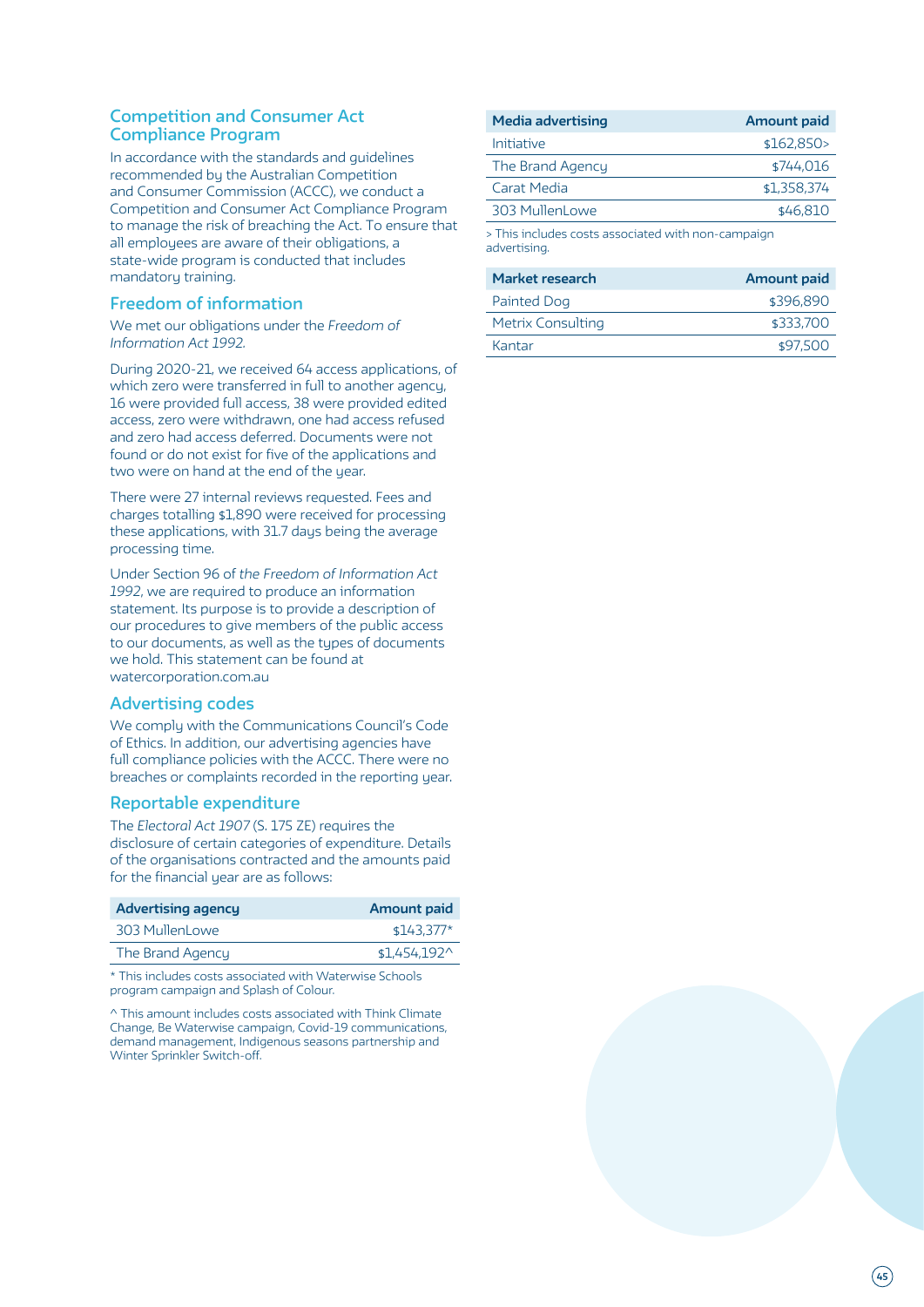# **Directors' Report**

# **The Directors of Water Corporation present their report for the 12 months ended 30 June 2021.**

# **Directors**

The following persons were Directors of Water Corporation at the date of this report:

**Mr Ross Love** (Chair since 22 September 2020) **Mr Pat Donovan** Chief Executive Officer since 1 January 2019

#### **Mr David Lock (Deputy Chair)**

Director since 1 January 2014 Deputy Chair from 1 January 2017 to 15 January 2020 and since 22 September 2020 Acting Chair from 16 January 2020 to 21 September 2020

#### **Ms Nicole Lockwood**

Director from 1 March 2016 to 31 December 2020

**Mr Ross Holt** Director since 8 June 2016

**Dr Jemma Green** Director from 4 July 2017 to 31 December 2020

**Mrs Gningala Yarran-Mark** Director since 12 November 2019

**Dr Carla Boehl** Director since 1 January 2021

**Ms Helen Creed** Director since 7 April 2021

Director biographies are shown on pages 13 and 14. Directors' meetings and attendance are shown on page 42.

Director compensation details are shown on page 48.

#### **Principal activities**

Water Corporation was established as a body corporate under the provisions of the *Water Corporations Act 1995* and is the principal water utility in Western Australia. Water, wastewater, drainage and irrigation services are provided under this Act and other legislation and subsidiary legislation, which control the water industry.

Our principal functions are:

- acquire, store, treat, distribute, market and otherwise supply water for any purpose
- collect, store, treat, market and dispose of wastewater and surplus water
- undertake, maintain and operate any works, system, facilities, apparatus or equipment required for any of these purposes.

There has been no significant change in the nature of our activities during 2020-21.

# **Dividends**

Dividends paid or declared by Water Corporation since the end of the previous financial year were:

|                 | <b>Total amount</b><br><b>smillion</b> | Date of<br>payment |  |  |  |  |
|-----------------|----------------------------------------|--------------------|--|--|--|--|
| Final 2019-20   | 642                                    | 23/12/2020         |  |  |  |  |
| Interim 2020-21 |                                        |                    |  |  |  |  |

# **Review of operations**

We operate in a regulatory framework comprising the Economic Regulation Authority, and the Departments of Water and Environmental Regulation, Health, and Biodiversity Conservation and Attractions.

Clear commercial objectives and strict environmental targets and accountabilities have been established through the Statement of Corporate Intent and a system of licences through the various regulators.

During the year, we supplied 374 billion L of water and treated 170 billion L of wastewater.

#### **Risk management**

Our Risk Management Framework aims to improve the quality of information considered in delivering better informed assessments for the purpose of resource allocation, increasing transparency in decision making and clearly articulated accountability.

#### **Remuneration report**

Remuneration of key management personnel is referred to as compensation throughout this report. Key management personnel comprise the Directors of the Board and Executives who are responsible for planning, directing and controlling the activities of the Corporation.

Compensation levels for key management personnel are set at a level sufficient to attract and retain appropriately qualified and experienced Directors and Executives.

The compensation of the non-executive Directors of the Board is determined following independent advice from management remuneration consultants and the State Government's Salaries and Allowances Tribunal (SAT) on an ad-hoc basis and is agreed by the Minister.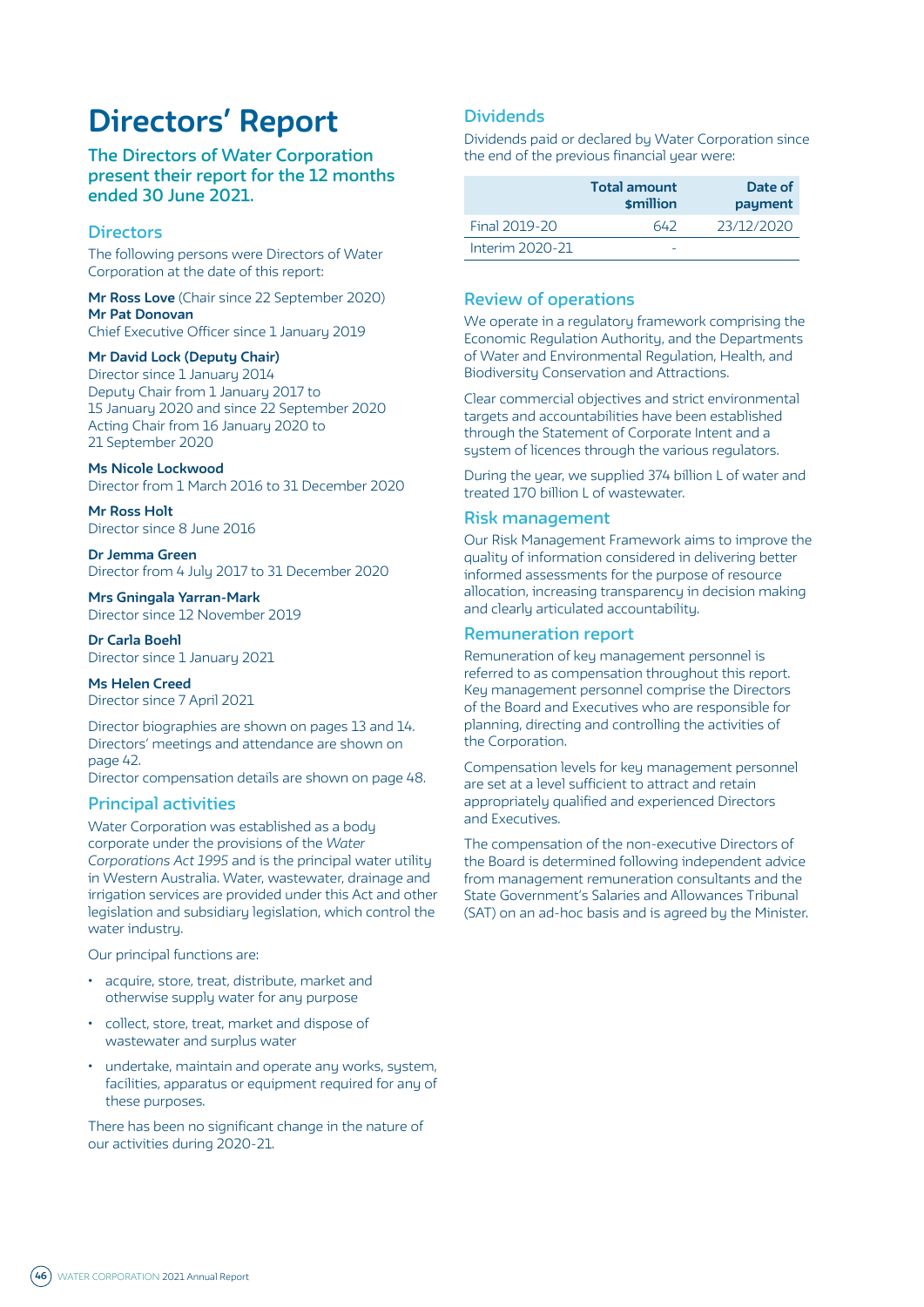The compensation is in the form of salary and superannuation contributions. Other than compulsory superannuation contributions and superannuation via salary sacrifice, Water Corporation does not pay any other post-employment benefits to non-executive Directors. Directors' remuneration has not been increased since December 2014.

The compensation packages for the Chief Executive Officer (CEO) and Executives consist of a total reward that is a mix of fixed compensation, in the form of salary, non-monetary benefits and superannuation contributions. Non-monetary benefits may include access to a fully maintained motor vehicle and fringe benefits tax. Other long-term benefits refer to long service leave. The compensation of all staff is reviewed annually.

In December 2016, the *Salaries and Allowances Act 1975* was amended so that SAT can set the remuneration of the Corporation's CEO.

The CEO, with the concurrence of the People and Safety Committee and the Board, sets Executive compensation based on annual salary survey data and advice from independent remuneration sources regarding compensation practices. Specifically, fixed compensation is benchmarked against comparative industry groups in order to remain competitive in the labour market.

Employees in management roles, including Executives, are employed on individual employment contracts under common law and are referred to as common law contract (CLC) employees. The compensation structure of CLC employees is centred on the market median for the fixed compensation for each of the identified levels.

The primary sources of remuneration data are Korn Ferry Group Australia and Mercer Consulting Australia. We use the Hay Group job evaluation methodology to provide assurance that remuneration is similar to that for comparable positions in other organisations.

In April 2017, Water Corporation was requested by the new State Government to adopt its Machinery of Government budget repair strategies comprising:

- freezing CEO salaries for four years
- capping non-executive annual salary increases to \$1,000 per employee
- reviewing all attraction and retention incentives and report outcomes to the Public Sector Commission by 31 August 2017.

The State Government Machinery of Government budget repair strategies have been extended for a further two years.

# **Details of compensation provided to key management personnel**

| <b>Directors</b>     |                                                                                                                                                                                     |
|----------------------|-------------------------------------------------------------------------------------------------------------------------------------------------------------------------------------|
| <b>R</b> Love        | Chair (non-executive) appointed 22 September 2020                                                                                                                                   |
| <b>D</b> Lock        | Director (non-executive) appointed 1 January 2014<br>Deputy Chair 1 January 2017 to 15 January 2020 and from 22 September 2020<br>Acting Chair 16 January 2020 to 21 September 2020 |
| N Lockwood           | Director (non-executive) appointed 1 March 2016 to 31 December 2020                                                                                                                 |
| <b>R</b> Holt        | Director (non-executive) appointed 8 June 2016                                                                                                                                      |
| J Green              | Director (non-executive) appointed 4 July 2017 to 31 December 2020                                                                                                                  |
| <b>G Yarran-Mark</b> | Director (non-executive) appointed 12 November 2019                                                                                                                                 |
| C Boehl              | Director (non-executive) appointed 1 January 2021                                                                                                                                   |
| <b>H</b> Creed       | Director (non-executive) appointed 7 April 2021                                                                                                                                     |
| P Donovan            | Chief Executive Officer from 1 January 2019                                                                                                                                         |

The directors during the financial year were:

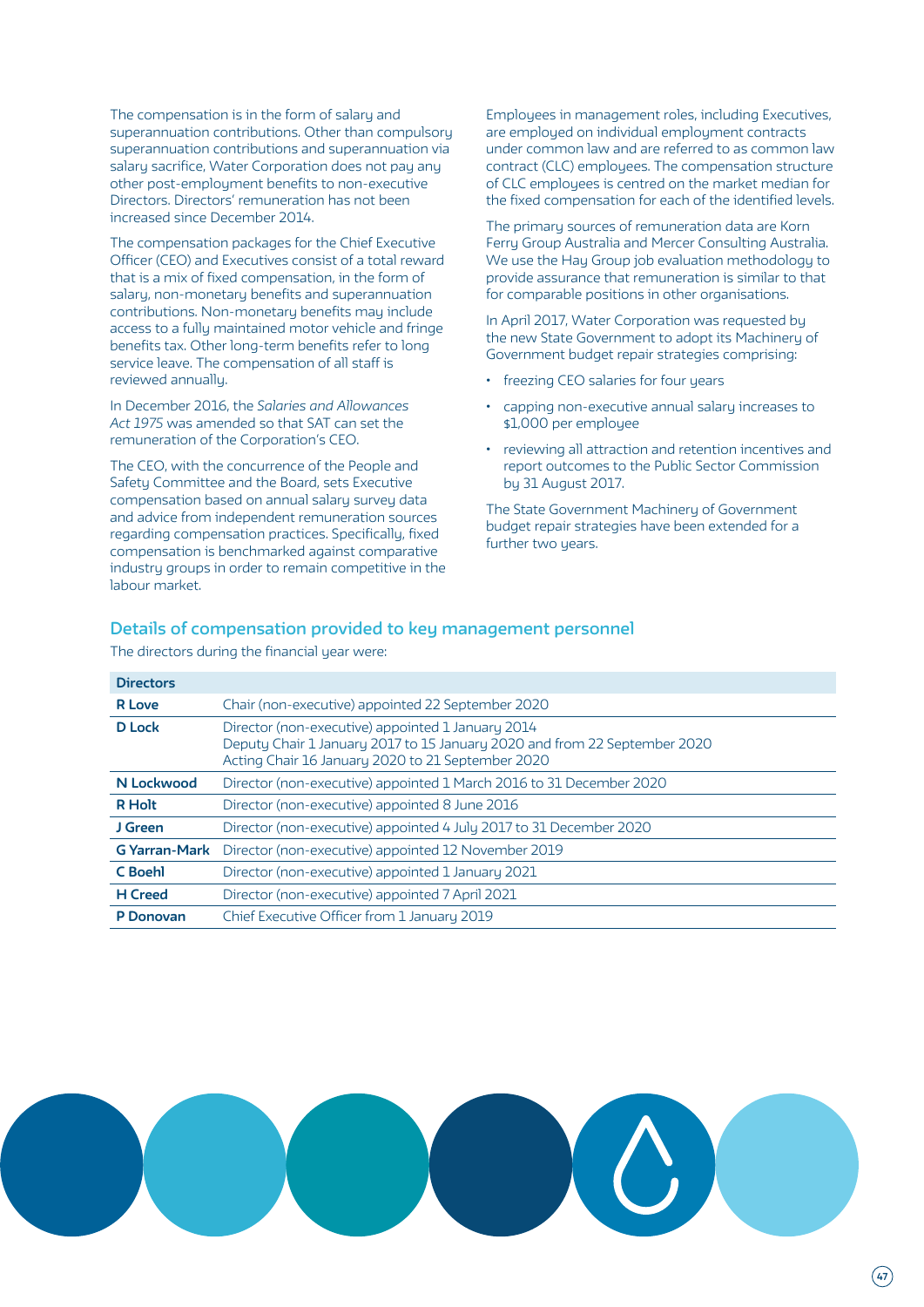#### The number of Directors whose total remuneration was within the following bands is:

|                                      |      |                           | Short-term                |      |                          | Post-employment | Long-term                    | <b>benefits</b>          | <b>Total</b> |      |
|--------------------------------------|------|---------------------------|---------------------------|------|--------------------------|-----------------|------------------------------|--------------------------|--------------|------|
| <b>Total remuneration</b><br>band(s) |      | Number of<br>Directors ** | Salary and fees<br>\$′000 |      | Superannuation<br>\$′000 |                 | Long service leave<br>\$′000 |                          | \$′000       |      |
|                                      | 2021 | 2020                      | 2021                      | 2020 | 2021                     | 2020            | 2021                         | 2020                     | 2021         | 2020 |
| $0 - 24.999$                         |      |                           | 13                        | 20   |                          |                 |                              | ٠                        | 14           | 22   |
| 25,000-49,999                        | 3    |                           | 28                        | 34   | 3                        | 3               | $\overline{\phantom{a}}$     | $\overline{\phantom{a}}$ | 31           | 37   |
| 50,000 - 74,999                      |      | 4                         | 55                        | 56   | 5                        | 5               | $\overline{\phantom{a}}$     | $\overline{\phantom{a}}$ | 60           | 61   |
| 75,000 - 99,999                      |      |                           | 77                        | 79   |                          | 8               | $\overline{\phantom{a}}$     | ٠                        | 84           | 87   |
| 500,000 - 524,999                    |      |                           | 493                       | 492  | 25                       | 25              | -                            | ٠                        | 518          | 517  |

\*\* Where there is more than one Director in a remuneration band, the average remuneration is shown.

#### The names and positions of the five executives receiving the highest emoluments were:

| Five highest-paid executives* | <b>Year ended</b><br>30 June 2021                           | <b>Year ended</b><br>30 June 2020 |              |
|-------------------------------|-------------------------------------------------------------|-----------------------------------|--------------|
| <b>B</b> Ford                 | <b>General Manager, Operations</b>                          | ◡                                 |              |
| D Johnston                    | General Manager, Strategic Performance to 30 September 2019 |                                   | $\checkmark$ |
| D Page                        | <b>Chief Financial Officer</b>                              | ✓                                 |              |
| E Hambleton                   | General Manager, Assets Planning and Delivery               | ✓                                 |              |
| E Vervetjes                   | General Manager, Information and Technology                 | ✓                                 |              |
| K Willis                      | General Manager, Customer and Community                     |                                   |              |
| M Cronin                      | General Manager, Strategic Performance                      | √                                 |              |
| M Leathersich                 | General Manager, Operations to 30 January 2020              |                                   |              |

\* CEO's remuneration is included in the table of Directors.

#### The remunerations of the executives receiving the highest emoluments were within the following bands:

|                                      |                |               | Short-term |                  | Post-<br>employment |                               | Other<br>long-term<br>benefits** |                                 | <b>Termination</b><br><b>benefits</b> |          | <b>Total</b> |        |
|--------------------------------------|----------------|---------------|------------|------------------|---------------------|-------------------------------|----------------------------------|---------------------------------|---------------------------------------|----------|--------------|--------|
| <b>Total remuneration</b><br>band(s) | staff $*$      | Number of     |            | Salary<br>\$′000 |                     | Super-<br>annuation<br>\$′000 |                                  | Long service<br>leave<br>\$′000 |                                       | \$′000   |              | \$′000 |
|                                      | 2021           | 2020          | 2021       | 2020             | 2021                | 2020                          | 2021                             | 2020                            | 2021                                  | 2020     | 2021         | 2020   |
| 225,000-249,999                      |                |               | ٠          | 234              | ٠                   |                               | ٠                                | ۰                               |                                       |          |              | 241    |
| 275,000-299,999                      | -              |               | ۰          | 271              | ٠                   | 24                            | ٠                                | $\overline{2}$                  | -                                     |          | -            | 297    |
| 325,000-349,999                      | 1              | $\mathcal{P}$ | 314        | 217              | 25                  | 22                            | ٠                                | 15                              | $\overline{\phantom{a}}$              | 84       | 339          | 338    |
| 350,000-374,999                      | 1              | ۰             | 339        |                  | 25                  |                               | $\overline{\phantom{a}}$         |                                 |                                       | $\equiv$ | 364          |        |
| 375,000-399,999                      | $\overline{2}$ | ٠             | 362        |                  | 25                  |                               | $\overline{\phantom{a}}$         |                                 |                                       |          | 387          |        |
| 400.000-424.999                      | 1              | $\equiv$      | 394        |                  | 25                  |                               | ٠                                | ۰                               |                                       | $\equiv$ | 419          |        |
| 600.000-624.999                      |                |               | -          | 236              |                     | 43                            | ٠                                | 175                             | ۰                                     | 168      |              | 622    |

\* Where there is more than one executive in a remuneration band, the average remuneration is shown.

\*\* Long service leave taken in service

Variations in salary can be caused by a wide variety of factors such as the key management personnel's leave arrangements and other smaller adjustments.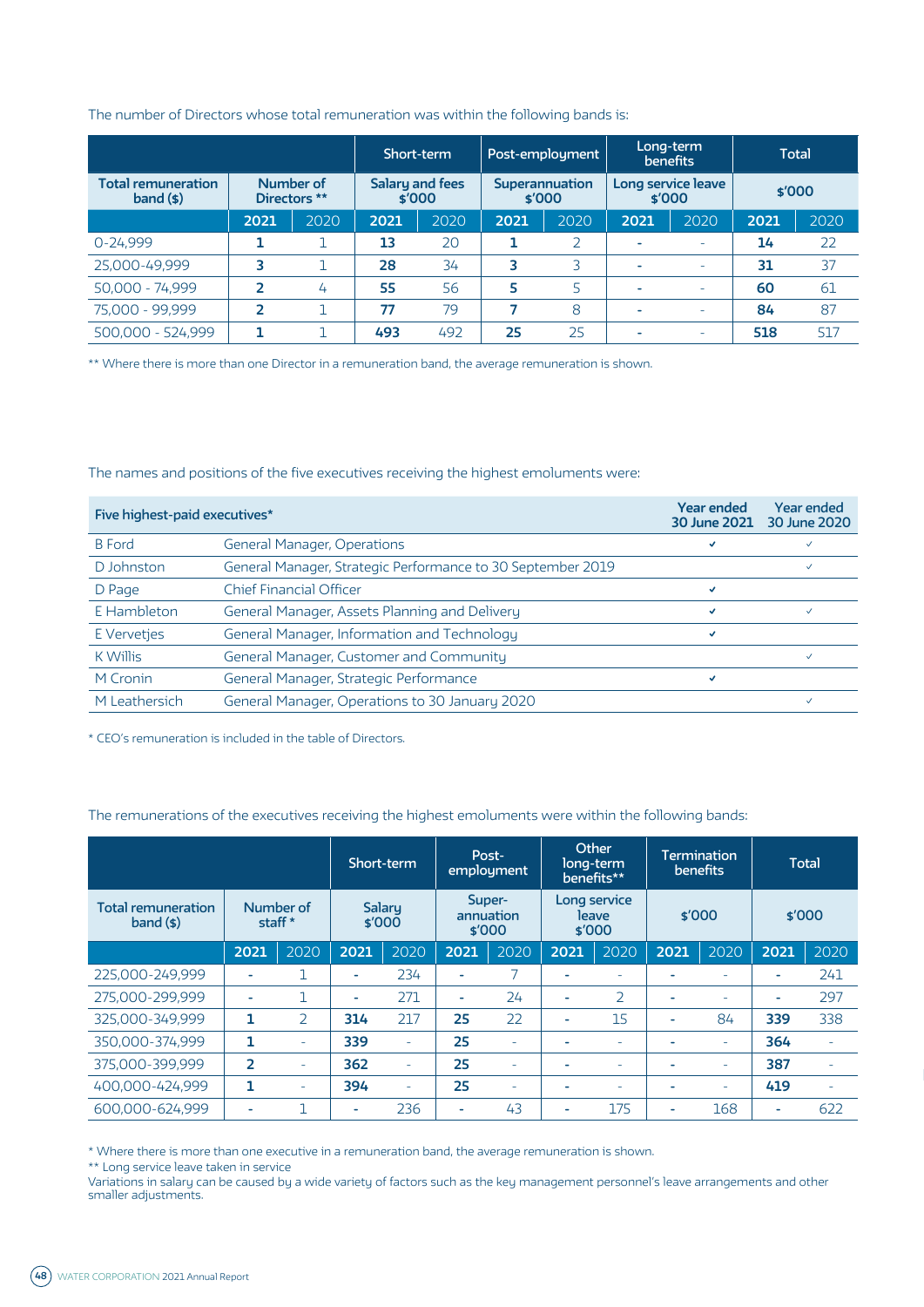#### **Environmental performance**

The Corporation is subject to particular and significant environmental legislation under both Commonwealth and State laws, in particular:

- *• Environment Protection and Biodiversity Conservation Act 1999 (Cth)*
- *• Environmental Protection Act 1986 (WA)*
- *• Contaminated Sites Act 2003 (WA).*

Additionally, we comply with more than 40 other pieces of environment-related legislation and track our compliance with various non-statutory commitments. With the significant volume of wastewater conveyed across the state, it is possible unplanned discharges will occasionally occur and some of these may affect the environment, public health and amenity. Our incident management process provides a fast and effective response to these and other incidents. Consistent with the *Environmental Protection Act 1986,* we report any unplanned discharges of waste that have the potential to harm the environment.

Our environmental performance is underpinned by our Corporate Environment Policy and Carbon and Energy Policy. We also maintain an environmental management sustem, certified under the international standard ISO 14001 that provides for the sustematic identification of environmental risks, setting of performance targets and development of environmental improvement plans to reduce risks and ensure our activities are sustainable.

# **State of affairs**

There were no significant changes during the year ended 30 June 2021 in the state of our affairs not otherwise disclosed in this report, or the financial statements.

# **Events subsequent to balance date**

Since the end of the financial year on 30 June 2021 and the date of the release of this report, the Directors are not aware of any matter or circumstance not otherwise dealt with in the report or financial statements that has significantly, or may significantly, affect our operations, the results of those operations, or our state of affairs in subsequent financial periods.

#### **Director interests and benefits**

In the 12 months to 30 June 2021, Directors did not receive, or become entitled to receive, any benefit (other than a benefit included in the total amount of remuneration received or due and receivable by Directors) by reason of a contract made by the Corporation with the Director, or with a firm of which the Director is a member, or with an entity in which the Director has a substantial interest.

### **Indemnification of Directors**

The Corporation has entered into deeds of indemnity, insurance and access with Directors, to the extent provided for under the *Water Corporations Act 1995* and has paid insurance premiums to insure Directors and officers against certain liabilities which arise out of their service while acting on behalf of the Corporation. This statement is made in accordance with a resolution of the Board.

**Ross Love**

**Chair** 

2 Rosacas

**Pat Donovan** Chief Executive Officer

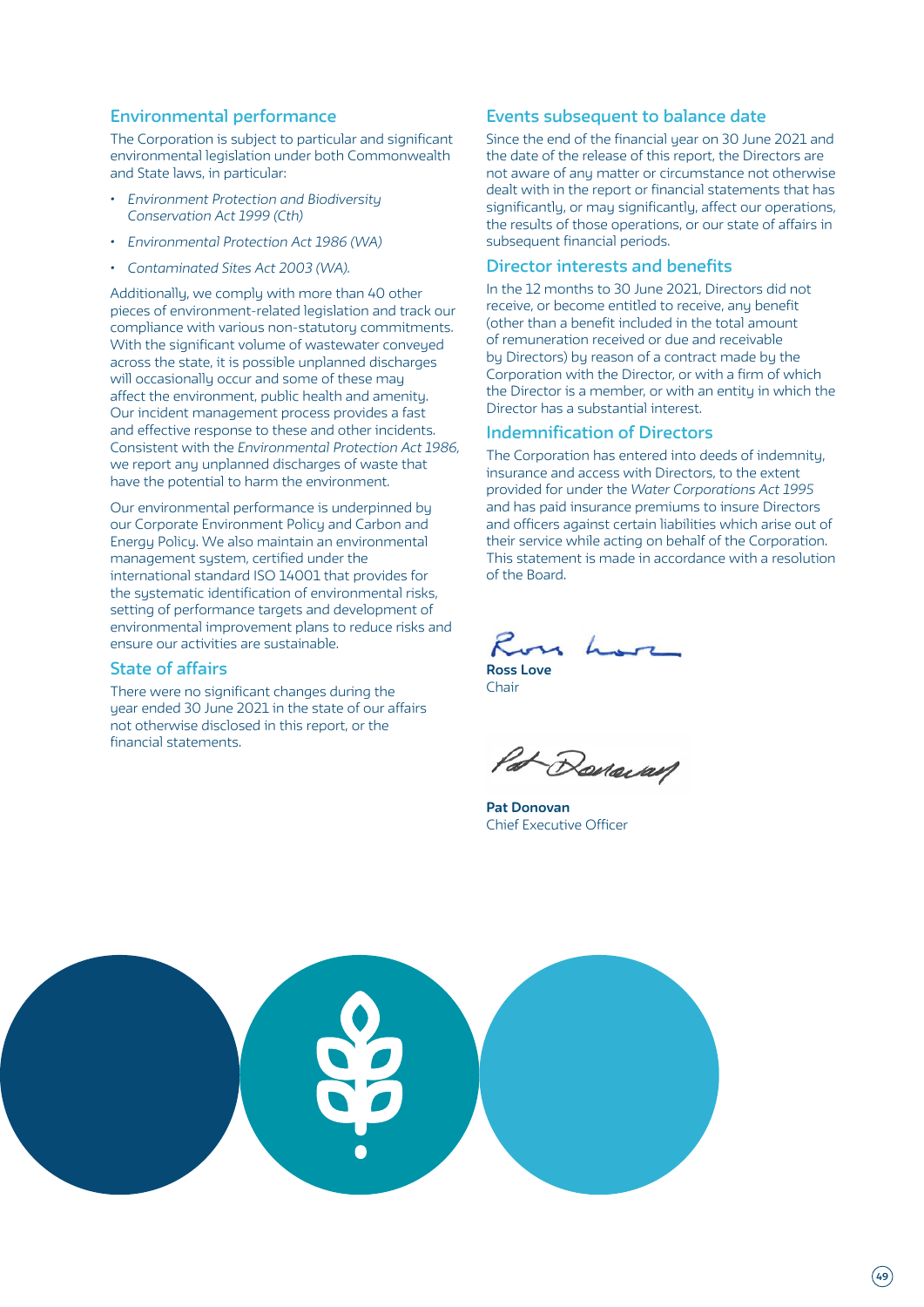# **Performance summary**



#### Performance against key indicators

|                                                                                      |              | 2021          |                | <b>Actual</b> |         |                |       |  |
|--------------------------------------------------------------------------------------|--------------|---------------|----------------|---------------|---------|----------------|-------|--|
|                                                                                      | <b>Units</b> | <b>Target</b> | 2021           | 2020          | 2019    | 2018           | 2017  |  |
| <b>SAFETY</b>                                                                        |              |               |                |               |         |                |       |  |
| Public health - safe drinking water                                                  |              |               |                |               |         |                |       |  |
| Metropolitan localities meeting requirements for<br>E.coli                           | $\%$         | 100           | 100            | 100           | 100     | 100            | 100   |  |
| Metropolitan localities meeting requirements for<br>amoebae (thermophilic naegleria) | $\%$         | 100           | 100            | 100           | 100     | 100            | 100   |  |
| Metropolitan localities meeting requirements for<br>health-related chemical quality  | %            | 100           | 100            | 100           | 100     | 100            | 100   |  |
| Metropolitan localities meeting requirements for<br>radiological performance         | %            | 100           | 100            | 100           | 100     | 100            | 100   |  |
| Country localities meeting requirements for E.coli                                   | %            | 100           | 100            | 100           | 100     | 100            | 100   |  |
| Country localities meeting requirements for<br>amoebae (thermophilic naegleria)      | %            | 100           | 100            | 100           | 100     | 100            | 100   |  |
| Country localities meeting requirements for<br>health-related chemical quality       | %            | 100           | 100            | 100           | 100     | 100            | 100   |  |
| Country localities meeting requirements for<br>radiological performance              | %            | 100           | 100            | 100           | 100     | 100            | 100   |  |
| <b>COST</b>                                                                          |              |               |                |               |         |                |       |  |
| <b>ECONOMIC PERFORMANCE</b>                                                          |              |               |                |               |         |                |       |  |
| <b>Financial efficiency</b>                                                          |              |               |                |               |         |                |       |  |
| Operating cost per property                                                          | \$           | 827.8         | 807.8          | 822.7         | 748.6   | 794.0          | 769.0 |  |
| Total cost per property                                                              | \$           | 1,999         | 1,985          | 1,995         | 1,908   | 1,967          | 1,941 |  |
| Surplus before income tax equivalent                                                 | \$m          | 1,124         | 1,253          | 1,148         | 1,140   | 931            | 920   |  |
| Return on assets                                                                     | %            | 7.0           | 7.2            | 7.1           | 7.1     | 6.0            | 5.8   |  |
| Return on equity                                                                     | %            | 7.0           | 7.5            | 7.2           | 7.4     | 6.2            | 6.2   |  |
| Interest cover                                                                       | <b>Times</b> | 6.2           | 7.0            | 5.7           | 5.0     | 4.2            | 4.0   |  |
| Debt to total assets                                                                 | %            | 34.7          | 32.4           | 33.5          | 34.9    | 35.1           | 34.3  |  |
| <b>ENVIRONMENT</b>                                                                   |              |               |                |               |         |                |       |  |
| <b>ENVIRONMENTAL PERFORMANCE</b>                                                     |              |               |                |               |         |                |       |  |
| <b>Ecosystem protection</b>                                                          |              |               |                |               |         |                |       |  |
| Overflows to Swan-Canning - conveyance system                                        | No.          | 0             | $\overline{2}$ | 0             | 3       | 4              | 4     |  |
| Overflows to Swan-Canning - pump stations only                                       | No.          | $\mathsf{O}$  | $\overline{O}$ | $\mathbf{1}$  | $\circ$ | $\overline{O}$ | 1     |  |
| <b>Energy and greenhouse gases</b>                                                   |              |               |                |               |         |                |       |  |
| Electricity consumption per unit of output<br>for water                              | MWh/<br>ML   | 2.15          | 2.26           | 2.22          | 1.57    | 2.38           | 2.41  |  |
| Electricity consumption per unit of output<br>for wastewater                         | MWh/<br>ML   | 0.85          | 0.82           | 0.84          | 0.84    | 0.91           | 0.87  |  |
| Total energy consumption                                                             | TJ           | na            | 4,148          | 4,023         | 3,072   | 4,105          | 3,863 |  |
| Reported greenhouse gas emissions<br>(CO <sub>2</sub> equivalent)                    | kT           | 740           | 760            | 756           | 575     | 771            | 806   |  |
| <b>Materials use efficiency</b>                                                      |              |               |                |               |         |                |       |  |
| Biosolids re-use (Perth metro)                                                       | $\%$         | 100           | 100            | 100           | 100     | 100            | 100   |  |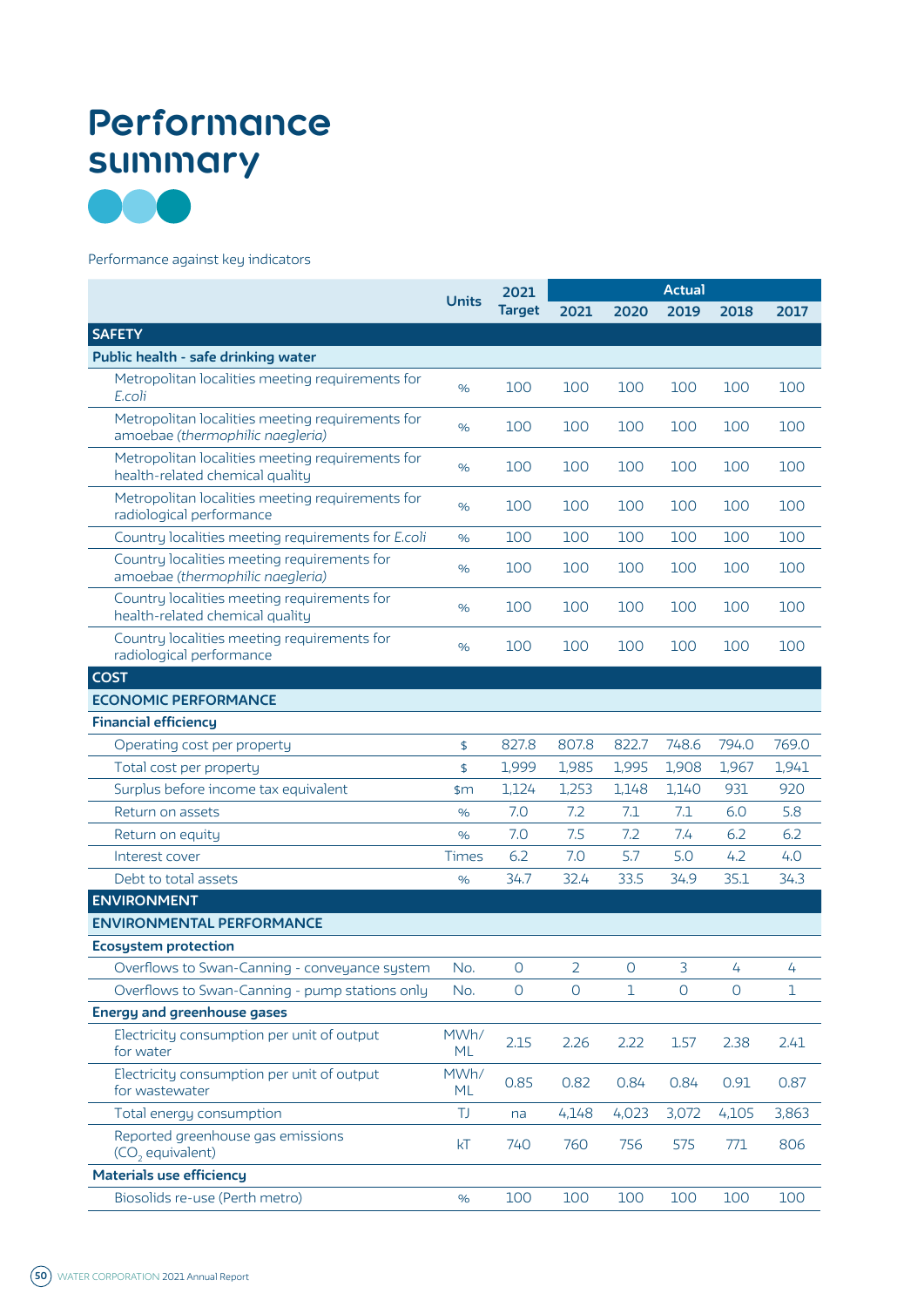|                                                                    |              | 2021          |             |                    |                |         |         |
|--------------------------------------------------------------------|--------------|---------------|-------------|--------------------|----------------|---------|---------|
|                                                                    | <b>Units</b> | <b>Target</b> | 2021        | 2020               | 2019           | 2018    | 2017    |
| <b>ETHICAL AND GOVERNANCE PERFORMANCE</b>                          |              |               |             |                    |                |         |         |
| Compliance                                                         |              |               |             |                    |                |         |         |
| Number of legal sanctions for environmental<br>breaches            | No.          | $\circ$       | $\mathbf 0$ | $\circ$            | 1              | $\circ$ | $\circ$ |
| Environment non-compliances addressed                              | %            | 95.0          | 95.0        | 100.0              | 96.2           | 100.0   | 99.0    |
| <b>CUSTOMER EXPERIENCE</b>                                         |              |               |             |                    |                |         |         |
| <b>Essential service provision</b>                                 |              |               |             |                    |                |         |         |
| Continuity - properties not affected by<br>interruption > 1 hr     | %            | 75.0          | 72.4        | 75.5               | 76.1           | 76.3    | 77.7    |
| Water pressure and flow standards                                  | %            | 99.8          | 99.9        | 99.9               | 99.9           | 99.9    | 100.0   |
| Water quality faults responsiveness                                | $\%$         | 95.0          | 96.4        | 97.4               | 96.8           | 97.0    | 97.3    |
| Installation of new water connections                              | %            | 90.0          | 97.9        | 99.1               | 99.0           | 97.4    | 97.2    |
| Properties without wastewater overflow                             | $\%$         | 99.8          | 99.9        | 99.9               | 99.9           | 99.9    | 99.9    |
| <b>Demand-supply balance</b>                                       |              |               |             |                    |                |         |         |
| Number of Waterwise schools <sup>(1)</sup>                         | No.          | na            | 587         | 582                | 580            | 575     | 523     |
| Drought response (number of schemes on<br>temporary restrictions)  | No.          | na            | $\mathbf 0$ | $\mathbf{1}$       | $\overline{O}$ | $\circ$ | $\circ$ |
| Water supplied per capita (Perth metro)                            | kL           | 126           | 125         | 127                | 126            | 123     | 122     |
| <b>Asset performance</b>                                           |              |               |             |                    |                |         |         |
| Blockages per 100 km of sewer                                      | No.          | 40.0          | 15.8        | 17.0               | 16.5           | 16.1    | 16.7    |
| Leaks and bursts per 100 km of main                                | No.          | 20.0          | 14.2        | 16.4               | 15.9           | 16.2    | 17.9    |
| Drainage systems operating in accordance with<br>guidelines        | $\%$         | 100           | 100         | 97.3               | 100            | 100     | 100     |
| <b>STAKEHOLDER PERFORMANCE</b>                                     |              |               |             |                    |                |         |         |
| <b>Customer service</b>                                            |              |               |             |                    |                |         |         |
| Complaints (per 1,000 properties) MTD                              | No.          | 0.4           | 0.1         | 0.1                | 0.1            | 0.2     | 0.10    |
| Written customer complaints (responsiveness) <<br>15 business days | %            | 90.0          | 98.1        | 92.5               | 100.0          | 100.0   | 98.9    |
| Telephone calls to '13' numbers abandoned after<br>30 seconds      | %            | N/A           | 5.8         | 4.4                | 3.6            | 2.9     | 1.7     |
| Telephone calls to '13' numbers first call resolution              | %            | 90.0          | 91.8        | 93.7               | 92.9           | 91.8    | 92.6    |
| SUPPORT FOR COMMUNITY AND STATE                                    |              |               |             |                    |                |         |         |
| <b>SOCIAL PERFORMANCE</b>                                          |              |               |             |                    |                |         |         |
| <b>Employment and workforce</b>                                    |              |               |             |                    |                |         |         |
| Employee-initiated turnover                                        | No.          | 7.0           | 5.5         | 5.6                | 6.8            | 7.8     | 5.5     |
| Women in senior management - tier 2                                | $\%$         | 34.0          | 42.9        | 42.8               | 25.0           | 28.6    | 22.2    |
| Women in senior management - tier 3                                | %            | 34.0          | 26.5        | 22.6               | 25.8           | 27.8    | 32.2    |
| People from culturally and linguistically<br>diverse backgrounds   | %            | 13.1          | 12.3        | 12.0               | 12.9           | 12.8    | 13.7    |
| Indigenous Australians                                             | $\%$         | 6.0           | 4.8         | 4.6                | 3.8            | 3.5     | 3.1     |
| People with disability                                             | %            | 1.8           | 1.7         | 1.6                | 1.9            | 0.9     | 0.9     |
| Youth (15-24)                                                      | %            | 4.6           | 3.8         | 3.8                | 3.2            | 3.1     | 2.9     |
| Total Recordable Injury Frequency Rate (TRIFR)                     | No.          | 2.9           | 4.5         | 3.4 <sup>(2)</sup> | 3.2            | 7.3     | 8.5     |
| <b>Shareholder accountability</b>                                  |              |               |             |                    |                |         |         |
| Responsiveness to priority-one enquiries                           | $\%$         | 90.0          | 95.0        | 90.0               | 95.5           | 97.5    | 98.4    |

1) Note: from 2016 we are now including early childhood centres, primary schools, high schools, education support centres and secondary colleges.

2) TRIFR is reported for total workforce (including contractors) from 2019-20 - all previous periods include internal workforce only. \*These targets applied to our operating licence between 1 July 2013 – 17 November 2013. From 18 November 2013, the licence was substituted by the introduction of the *Water Services Act 2012*.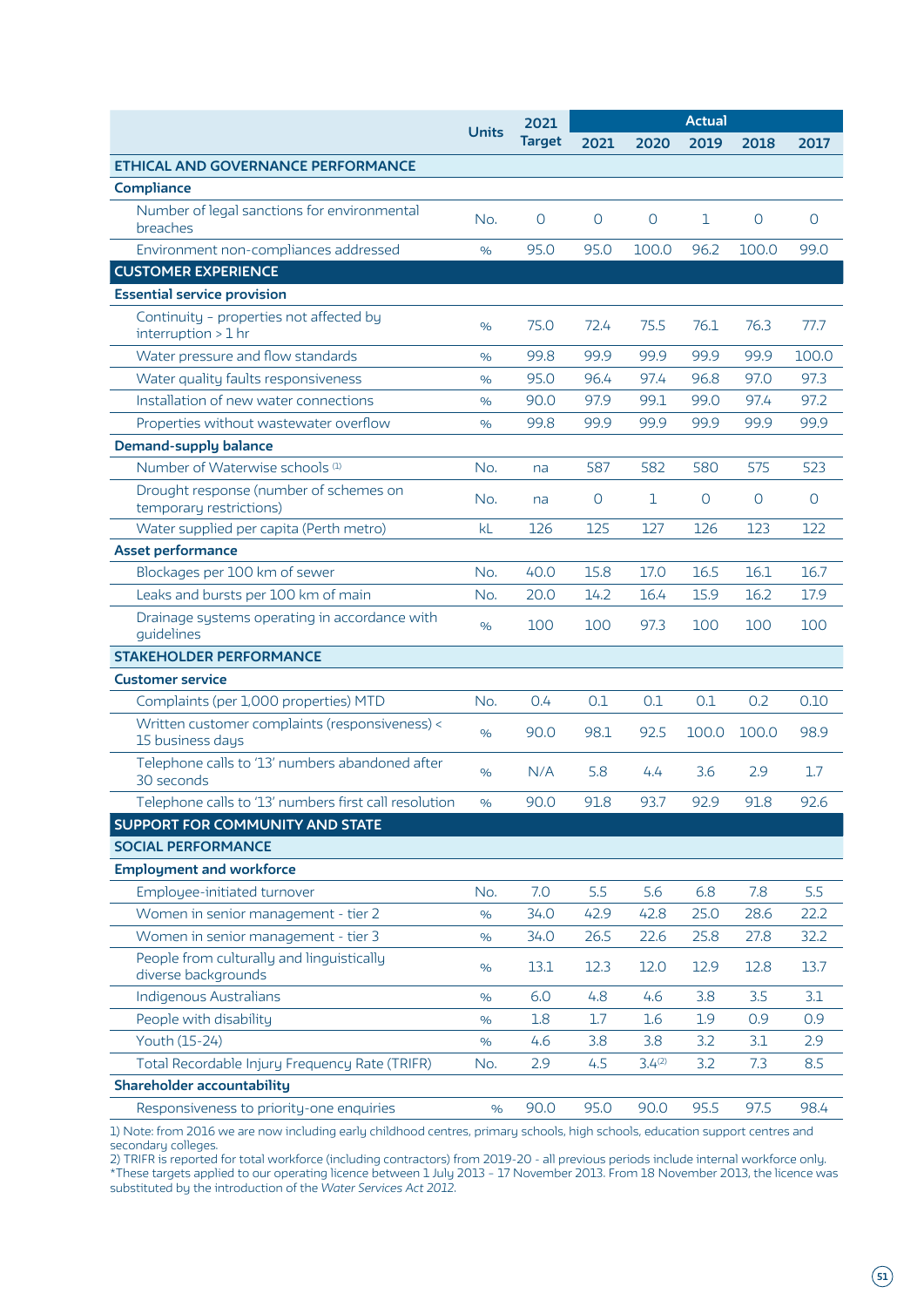# **Five-year statistical summary**



|                                                                | <b>Units</b> | 2021           | 2020           | 2019         | 2018           | 2017           |
|----------------------------------------------------------------|--------------|----------------|----------------|--------------|----------------|----------------|
| <b>Financial data</b>                                          |              |                |                |              |                |                |
| Total revenue                                                  | \$′000       | 2,948,499      | 2,850,305      | 2,761,367    | 2,608,254      | 2,549,288      |
| Operating subsidy                                              | \$′000       | 468,579        | 430,912        | 420,050      | 408,928        | 464,225        |
| Direct operating expenses                                      | \$'000       | 961,897        | 965,671        | 873,618      | 917,991        | 875,113        |
| Depreciation/amortisation                                      | \$'000       | 532,117        | 516,568        | 492,575      | 495,106        | 486,275        |
| Net interest expense                                           | \$'000       | 181,180        | 210,691        | 242,842      | 249,185        | 253,592        |
| Income tax expense                                             | \$'000       | 373,864        | 339,685        | 353,629      | 281,254        | 275,048        |
| Operating surplus after tax                                    | \$'000       | 879,499        | 807,849        | 786,591      | 649,856        | 645,383        |
| Transfer to/(from) reserves                                    | \$'000       | $\overline{O}$ | $\circ$        | $\mathsf{O}$ | $\overline{O}$ | $\overline{O}$ |
| Non-current borrowings                                         | \$'000       | 6,003,994      | 6,207,303      | 6,194,213    | 5,253,312      | 4,959,912      |
| New works investment (excluding<br>developers take-over works) | \$'000       | 712,322        | 650,898        | 695,504      | 775,845        | 805,594        |
| Current borrowings                                             | \$'000       | 17,539         | 18,410         | 8,094        | 887,723        | 925,919        |
| New borrowings                                                 | \$'000       | (194, 350)     | $\overline{O}$ | 70,000       | 264,000        | 199,000        |
| <b>Operating data</b>                                          |              |                |                |              |                |                |
| <b>Water supply services</b>                                   |              |                |                |              |                |                |
| Annual volume of water supplied                                | <b>ML</b>    | 374,202        | 374,808        | 366,820      | 363,038        | 360,930        |
| Number of properties served                                    | No.          | 1,338,298      | 1,322,204      | 1,308,558    | 1,293,887      | 1,274,089      |
| Number of properties connected                                 | No.          | 1,154,501      | 1,135,221      | 1,123,748    | 1,111,464      | 1,095,943      |
| Length of mains                                                | km           | 34,947         | 34,842         | 34,779       | 34,678         | 34,799         |
| <b>Wastewater services</b>                                     |              |                |                |              |                |                |
| Average volume of wastewater<br>treated daily                  | <b>ML</b>    | 466.1          | 452            | 452          | 448            | 449            |
| Number of properties served                                    | No.          | 1,091,581      | 1,076,665      | 1,065,505    | 1,052,983      | 1,035,809      |
| Number of properties connected                                 | No.          | 1,011,665      | 1,001,432      | 989,094      | 975,583        | 958,064        |
| Length of sewers                                               | km           | 17,397         | 17,280         | 17,193       | 17,051         | 16,903         |
| <b>Drainage services</b>                                       |              |                |                |              |                |                |
| Number of properties served<br>(metropolitan)                  | No.          | 426,592        | 421,799        | 416,253      | 411,803        | 406,724        |
| Length of drains                                               | km           | 2,539          | 2,534          | 2,545        | 2,547          | 2,549          |
| <b>Irrigation services</b>                                     |              |                |                |              |                |                |
| Volume of water delivered                                      | <b>ML</b>    | 5,539          | 6,300          | 5,142        | 5,234          | 5,731          |
| <b>Employees</b>                                               |              |                |                |              |                |                |
| Total number of employees                                      | No.          | 3,662          | 3,429          | 2,819        | 2,746          | 2,758          |
| Total number of full-time<br>equivalents (FTEs)                | No.          | 3,499          | 3,277          | 2,679        | 2,609          | 2,622          |
| Total number of FTEs<br>(year-end average)                     | No.          | 3,421          | 2,856          | 2,637        | 2,599          | 2,576          |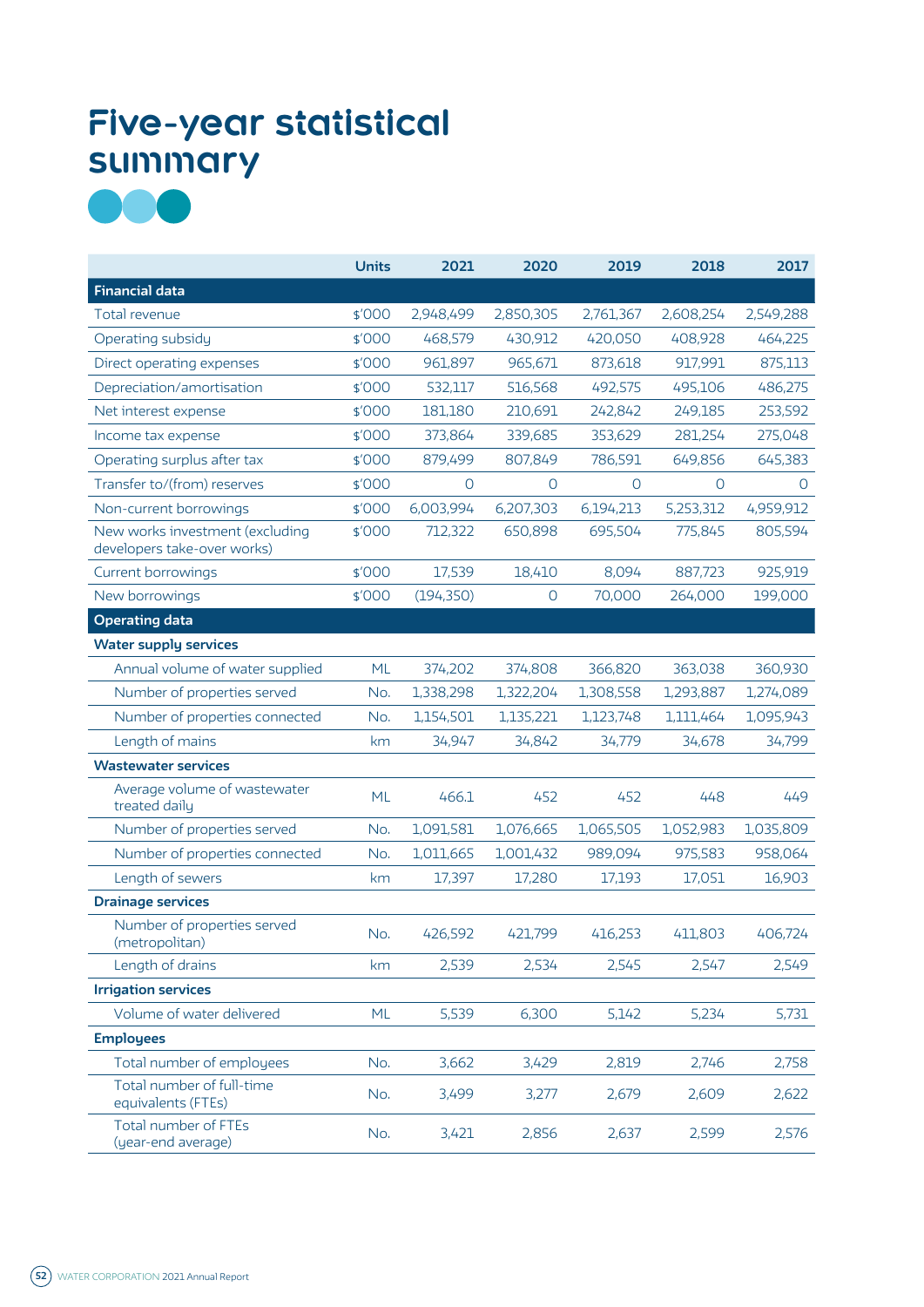# **Principal statistics**



| <b>Water supply</b>                    |                       |                            |                              |                                          |                          |                    |                             |                      |              |
|----------------------------------------|-----------------------|----------------------------|------------------------------|------------------------------------------|--------------------------|--------------------|-----------------------------|----------------------|--------------|
| Region                                 | Perth<br><b>Metro</b> | Mandurah-<br><b>Murrau</b> | Perth<br>Region <sup>1</sup> | Goldfields<br>and<br><b>Agricultural</b> | Great<br><b>Southern</b> | Mid<br><b>West</b> | <b>North</b><br><b>West</b> | South<br><b>West</b> | <b>Total</b> |
| Properties<br>served                   | 1,034,817             | 63,174                     | 1,097,991                    | 43,457                                   | 48,007                   | 50,426             | 43,002                      | 55,415               | 1,338,298    |
| Properties<br>connected                | 890,734               | 54,169                     | 944,903                      | 39,067                                   | 42,361                   | 41,710             | 35,652                      | 50,808               | 1.154.501    |
| Water supply<br>services               | 763,519               | 48,627                     | 812,146                      | 42.791                                   | 41,586                   | 38,090             | 29,522                      | 46,803               | 1,010,938    |
| Length of<br>mains (km)                | 14,492                | 1,206                      | 15,698                       | 9.647                                    | 4,034                    | 2.295              | 1,501                       | 1,771                | 34,947       |
| Water<br>supplied <sup>2</sup><br>(ML) | 255,409               | 13,731                     | 269,140                      | 22,750                                   | 12,804                   | 17.195             | 37,617                      | 14,697               | 374,202      |

| <b>Wastewater</b>                                             |                              |                            |                              |                                       |              |                    |                             |                             |              |
|---------------------------------------------------------------|------------------------------|----------------------------|------------------------------|---------------------------------------|--------------|--------------------|-----------------------------|-----------------------------|--------------|
| <b>Region</b>                                                 | <b>Perth</b><br><b>Metro</b> | Mandurah-<br><b>Murray</b> | Perth<br>Region <sup>1</sup> | Goldfields &<br>Agricultural Southern | <b>Great</b> | Mid<br><b>West</b> | <b>North</b><br><b>West</b> | <b>South</b><br><b>West</b> | <b>Total</b> |
| Properties<br>served                                          | 869,841                      | 50,855                     | 920,696                      | 11,607                                | 30,049       | 26,149             | 34,529                      | 68,551                      | 1,091,581    |
| Properties<br>connected                                       | 816,500                      | 45,313                     | 861,813                      | 9,804                                 | 26,208       | 21,148             | 31,271                      | 61,421                      | 1,011,665    |
| Total length<br>of sewers<br>(km)                             | 12,610                       | 910                        | 13,520                       | 326                                   | 737          | 595                | 678                         | 1,541                       | 17,397       |
| Number of<br>pumping<br>stations                              | 658                          | 87                         | 745                          | 34                                    | 86           | 70                 | 80                          | 169                         | 1,184        |
| Number of<br>treatment<br>plants                              | 11                           | 4                          | 15                           | 20                                    | 20           | 19                 | 17                          | 20                          | 111          |
| Average<br>quantity<br>of wastewater<br>treated daily<br>(ML) | 379.9                        | 17.5                       | 397.4                        | 3.9                                   | 11.5         | 7.9                | 17.6                        | 27.8                        | 466.1        |

1. Perth region includes Mandurah-Murray district.

2. Water supplied is the quantity recorded by master meters from 1 July to 30 June.

| <b>Drainage</b>                           |         |                          |               |              |
|-------------------------------------------|---------|--------------------------|---------------|--------------|
| <b>Region</b>                             | Perth   | Great<br><b>Southern</b> | South<br>West | <b>Total</b> |
| Properties<br>served                      | 426,592 | n/a                      | n/a           | 426,592      |
| Length<br>of drains<br>controlled<br>(km) | 1,112   | 131                      | 1,296         | 2,539        |

| <b>Irrigation</b>       |                            |
|-------------------------|----------------------------|
| <b>Region</b>           | <b>Water supplied (ML)</b> |
| Mid West 1              | 4,641                      |
| North West <sup>2</sup> | 898                        |
| South West <sup>3</sup> | n/a                        |
| Total                   | 5,539                      |

1. Mid West irrigation district was transferred to the Gascoyne Water Co-operative on 1 July 2003.

2. North West irrigation water supplied from the Ord dam to Water Corporation customers only. Previously reported amount included Ord Irrigation Cooperative customers.

3. Water Corporation owns and maintains the dams that supply Harvey Water and Preston Valley Irrigation but they have the water allocation directly with the Department of Water.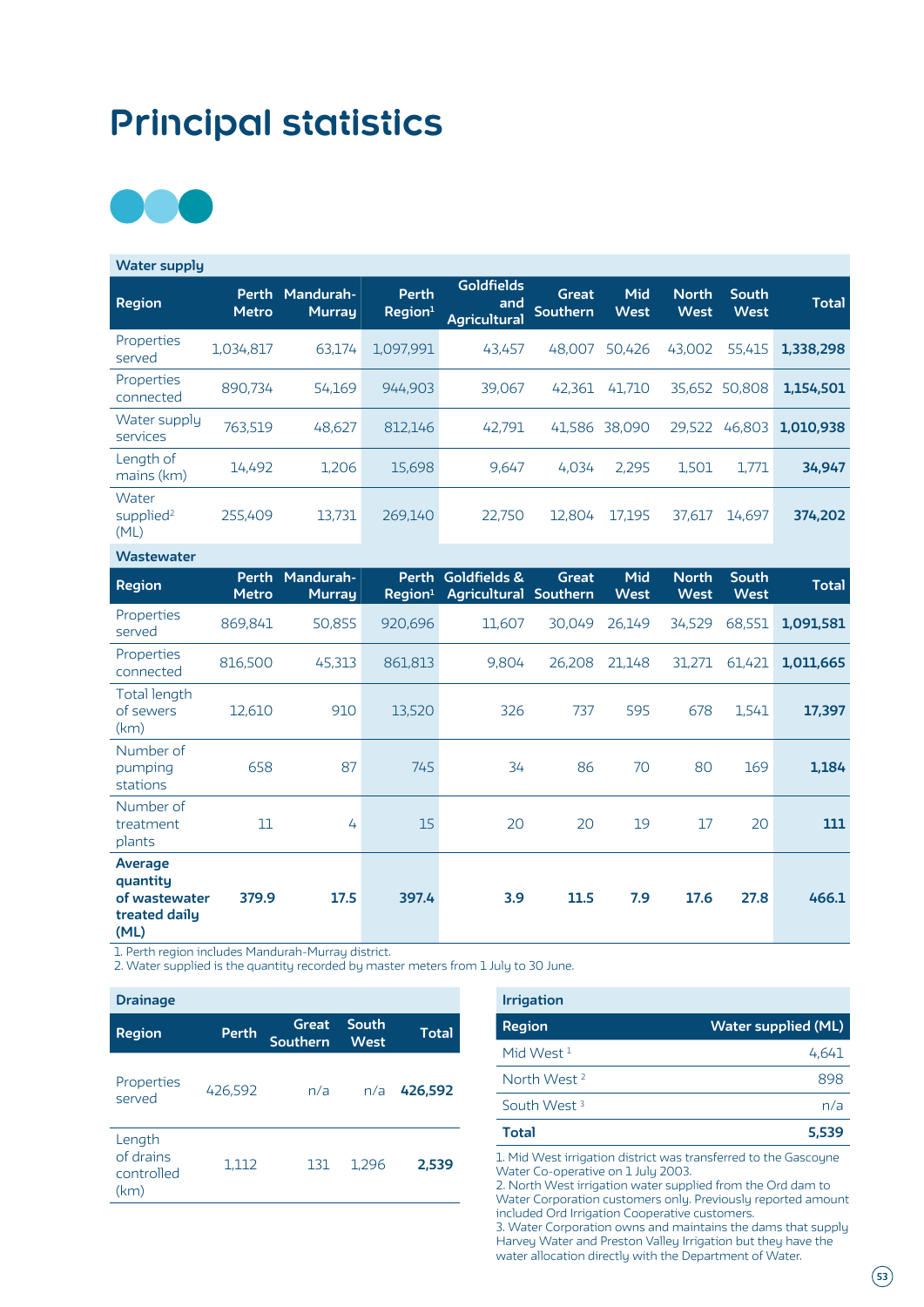# **Principal statistics**



# **Metropolitan sources of supply**

| <b>Source</b>                                           | Area of<br>catchment<br>(km <sup>2</sup> ) | <b>Storage</b><br>capacity<br>(ML) | Storage at<br>(ML) | Percentage<br>30/06/2021 of maximum<br>storage (%) | <b>Output to</b><br>30/06/2021<br>(ML) |
|---------------------------------------------------------|--------------------------------------------|------------------------------------|--------------------|----------------------------------------------------|----------------------------------------|
| Dams                                                    |                                            |                                    |                    |                                                    |                                        |
| <b>Stirling</b>                                         | 252                                        | 57,404                             | 24,047             | 41.9                                               | 5,580                                  |
| Samson WTP                                              | 192                                        | 8,003                              | 3,747              | 46.8                                               | 1,820                                  |
| South Dandalup                                          | 313                                        | 138,345                            | 19,931             | 14.4                                               | 5,709                                  |
| North Dandalup                                          | 151                                        | 60,791                             | 36,390             | 59.9                                               | 11,447                                 |
| Serpentine and Serpentine Pipehead                      | 693                                        | 140,292                            | 67,340             | 48.0                                               | 41,365                                 |
| Canning                                                 | 128                                        | 90,353                             | 48,338             | 53.5                                               | 17,439                                 |
| Wungong                                                 | 728                                        | 59,796                             | 46,220             | 77.3                                               | 13,521                                 |
| Churchman                                               | 18                                         | 2,241                              | 734                | 32.8                                               | 570                                    |
| Victoria                                                | 37                                         | 9,463                              | 5,547              | 58.6                                               | 907                                    |
| Total hills sources output gross                        |                                            | 566,688                            | 252,294            | 44.5                                               | 98,358                                 |
| <b>Total hills transfers input</b>                      |                                            |                                    |                    |                                                    | 77,588                                 |
| Total hills sources output net                          |                                            |                                    |                    |                                                    | 20,770                                 |
| Groundwater                                             |                                            |                                    |                    |                                                    |                                        |
| Artesian bores                                          |                                            |                                    |                    |                                                    | 31,679                                 |
| Mirrabooka                                              |                                            |                                    |                    |                                                    | 16,223                                 |
| Gwelup                                                  |                                            |                                    |                    |                                                    | 13,431                                 |
| Wanneroo                                                |                                            |                                    |                    |                                                    | 29,120                                 |
| Jandakot                                                |                                            |                                    |                    |                                                    | 14,847                                 |
| Neerabup                                                |                                            |                                    |                    |                                                    | 27,640                                 |
| Lexia                                                   |                                            |                                    |                    |                                                    | 2,898                                  |
| Yanchep/Two Rocks                                       |                                            |                                    |                    |                                                    | 1,226                                  |
| <b>Total groundwater output</b>                         |                                            |                                    |                    |                                                    | 137,064                                |
| <b>Desalination</b>                                     |                                            |                                    |                    |                                                    |                                        |
| Perth seawater desalination plant                       |                                            |                                    |                    |                                                    | 45,122                                 |
| Southern seawater desalination plant                    |                                            |                                    |                    |                                                    | 98,519                                 |
| <b>Total desalination output</b>                        |                                            |                                    |                    |                                                    | 143,641                                |
| Water received from bulk supplier                       |                                            |                                    |                    |                                                    |                                        |
| Goldfields Agricultural Water Supply<br>(GAWS) to Perth |                                            |                                    |                    |                                                    | 2,006                                  |
| <b>Total</b>                                            |                                            |                                    |                    |                                                    | 2,006                                  |